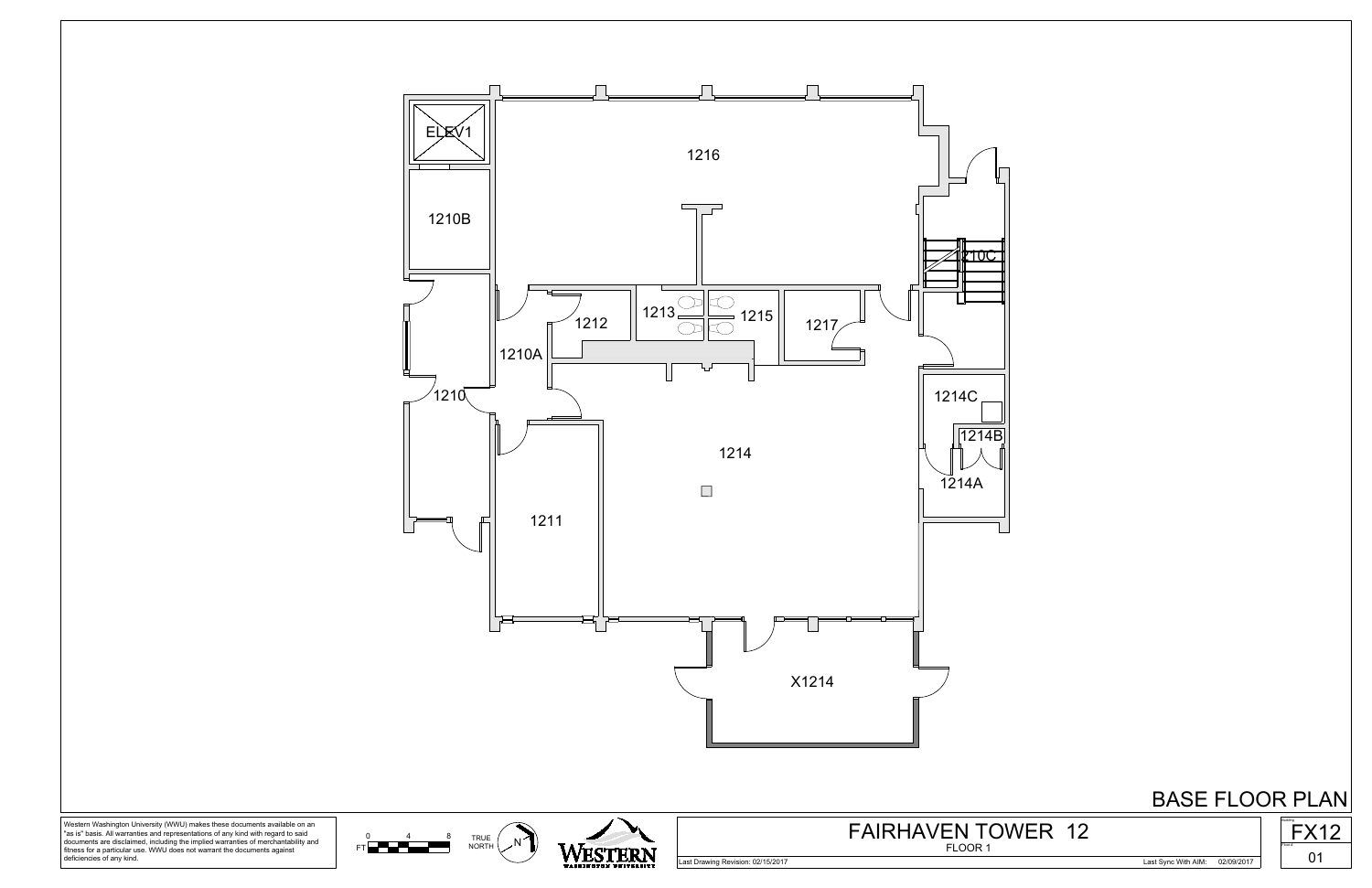



FT **No. 4** 8 TRUE NORTH

0 4 8 TRI

Western Washington University (WWU) makes these documents available on an "as is" basis. All warranties and representations of any kind with regard to said documents are disclaimed, including the implied warranties of merchantability and fitness for a particular use. WWU does not warrant the documents against deficiencies of any kind.

Last Drawing Revision: 02/15/2017 Last Sync With AIM: 02/09/2017





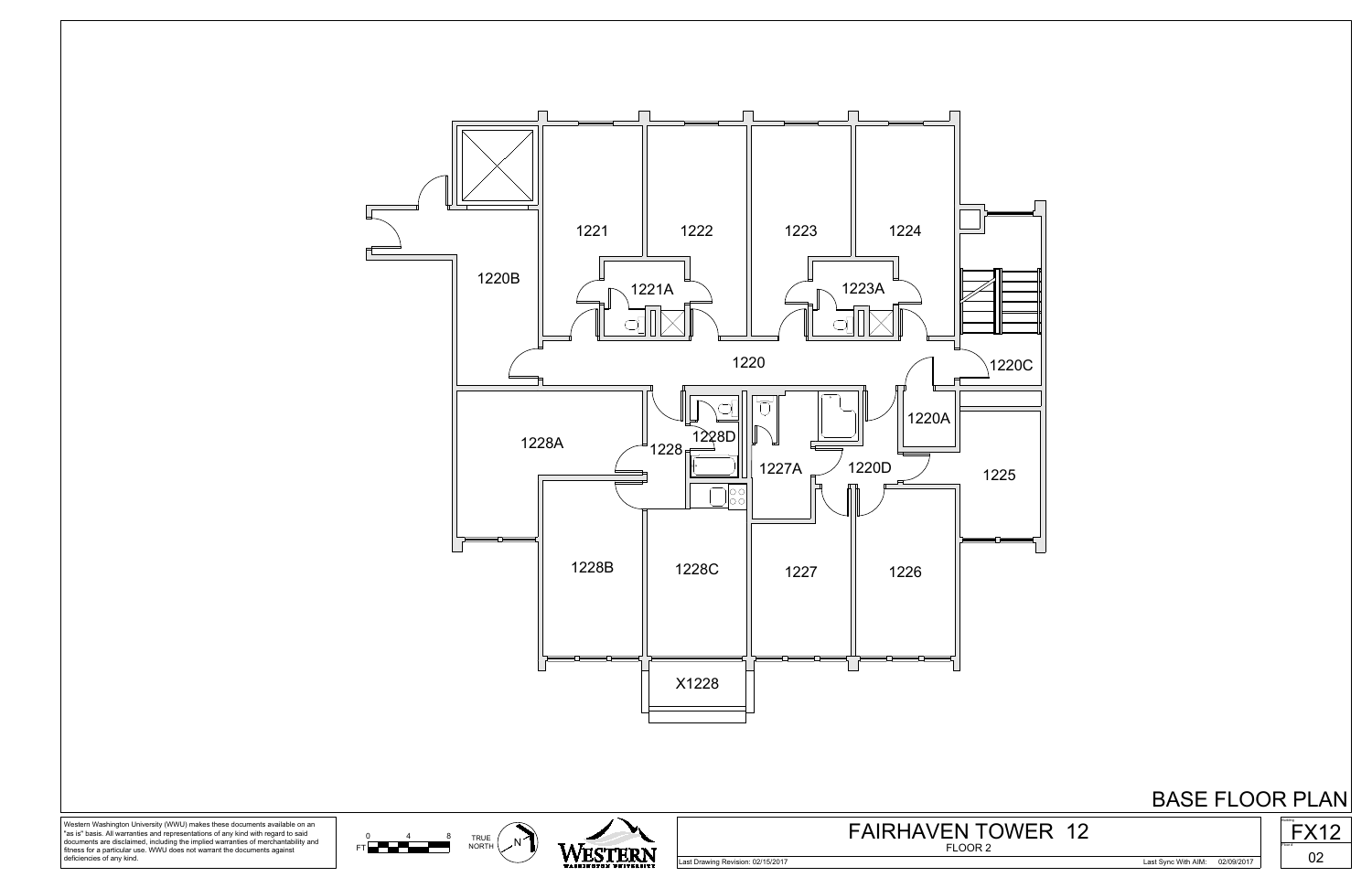





Western Washington University (WWU) makes these documents available on an "as is" basis. All warranties and representations of any kind with regard to said documents are disclaimed, including the implied warranties of merchantability and fitness for a particular use. WWU does not warrant the documents against deficiencies of any kind.

Last Drawing Revision: 02/15/2017 Last Sync With AIM: 02/09/2017



FT **No. 4** 8 TRUE NORTH

0 4 8 TRI



FLOOR 3

FAIRHAVEN TOWER 12